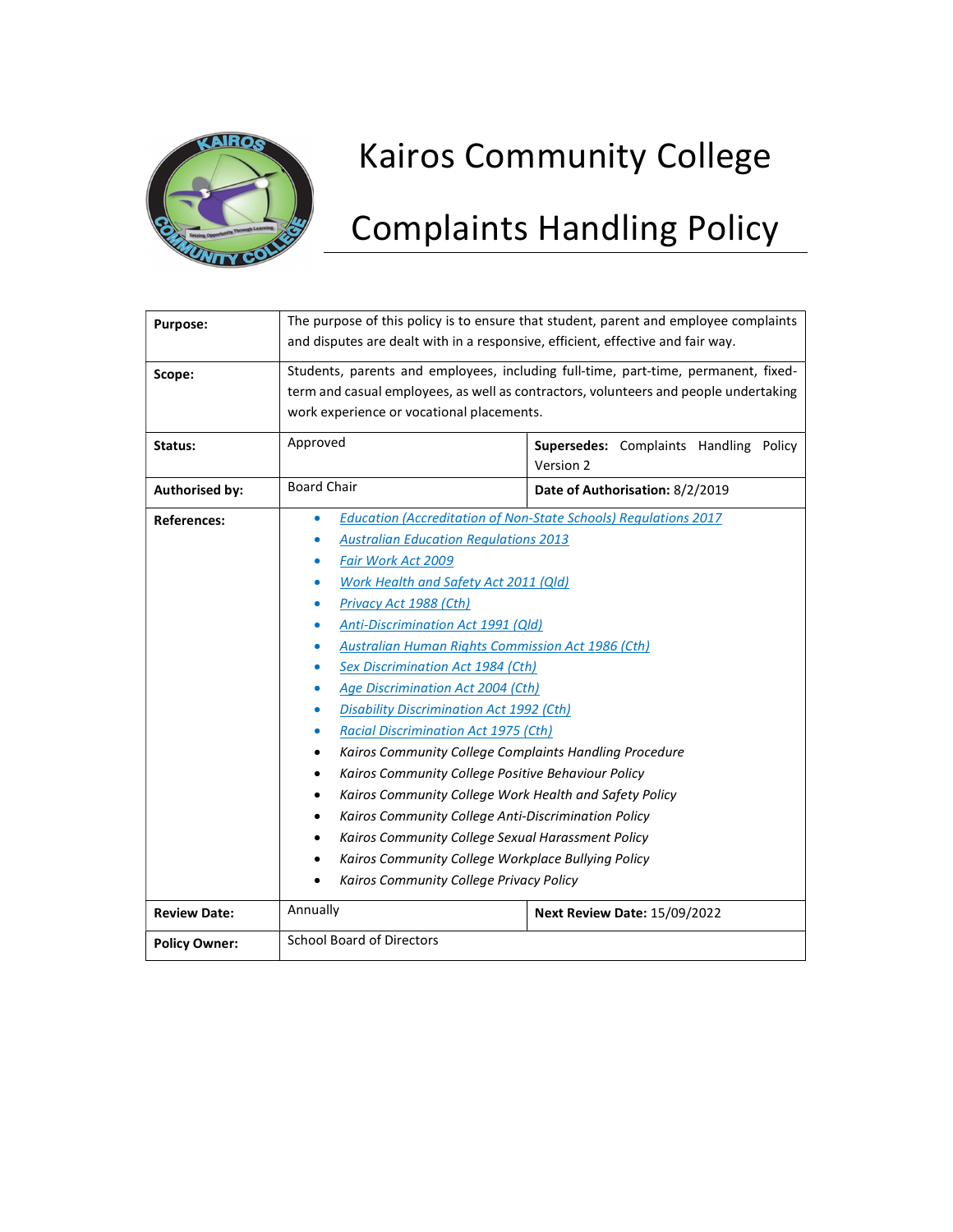#### Policy Statement

Kairos Community College is committed to ensuring that student, parent, and employee complaints are dealt with in a responsive, efficient, and effective and fair way.

Kairos Community College views complaints as part of an important feedback and accountability process.

Kairos Community College acknowledges the right of students, parents, and employees to complain when dissatisfied with an action, inaction or decision of the school and the school encourages constructive criticism and complaints.

Kairos Community College recognises that time spent on handling complaints can be an investment in better service to students, parents and employees.

# Complaints that may be resolved under this Policy

Kairos Community College encourage students, parents, and employees to lodge promptly any concerns regarding sexual harassment, child protection, discrimination, workplace bullying and privacy breaches as well as more general complaints that include areas such as:

- the school, its employees or students having done something wrong
- the school, its employees or students having failed to do something they should have done
- the school, its employees or students having acted unfairly or impolitely
- issues of student or employee behaviour that are contrary to the Kairos Community College Positive Behaviour Policy and procedures
- issues related to learning programs, assessment, and reporting of student learning
- issues related to communication with students or parents or between employees
- general administrative issues.

Student complaints may be brought by students or by parents on behalf of their children, as appropriate in the circumstances.

#### Issues Outside this Policy

The following matters are outside the scope of this policy and should be managed as follows:

- Child protection concerns or risks of harm to children should be dealt with in accordance with the law and the Kairos Community College Child Protection Policy.
- Student bullying complaints should be dealt with under the Kairos Community College Anti-Bullying Policy.
- Student discipline matters, including matters involving suspension or expulsion, should be dealt with by the Principal.
- Employee complaints related to their employment should be directed to the relevant Head of Campus or the Principal.
- Student or employee violence or criminal matters should be directed to Head of Campus who will, in consultation with the Principal, involve the Police as appropriate.
- Formal legal proceedings.

# Complaints Handling Principles

Kairos Community College is committed to managing complaints according to the following principles:

- complaints will be resolved with as little formality and disruption as possible
- complaints will be taken seriously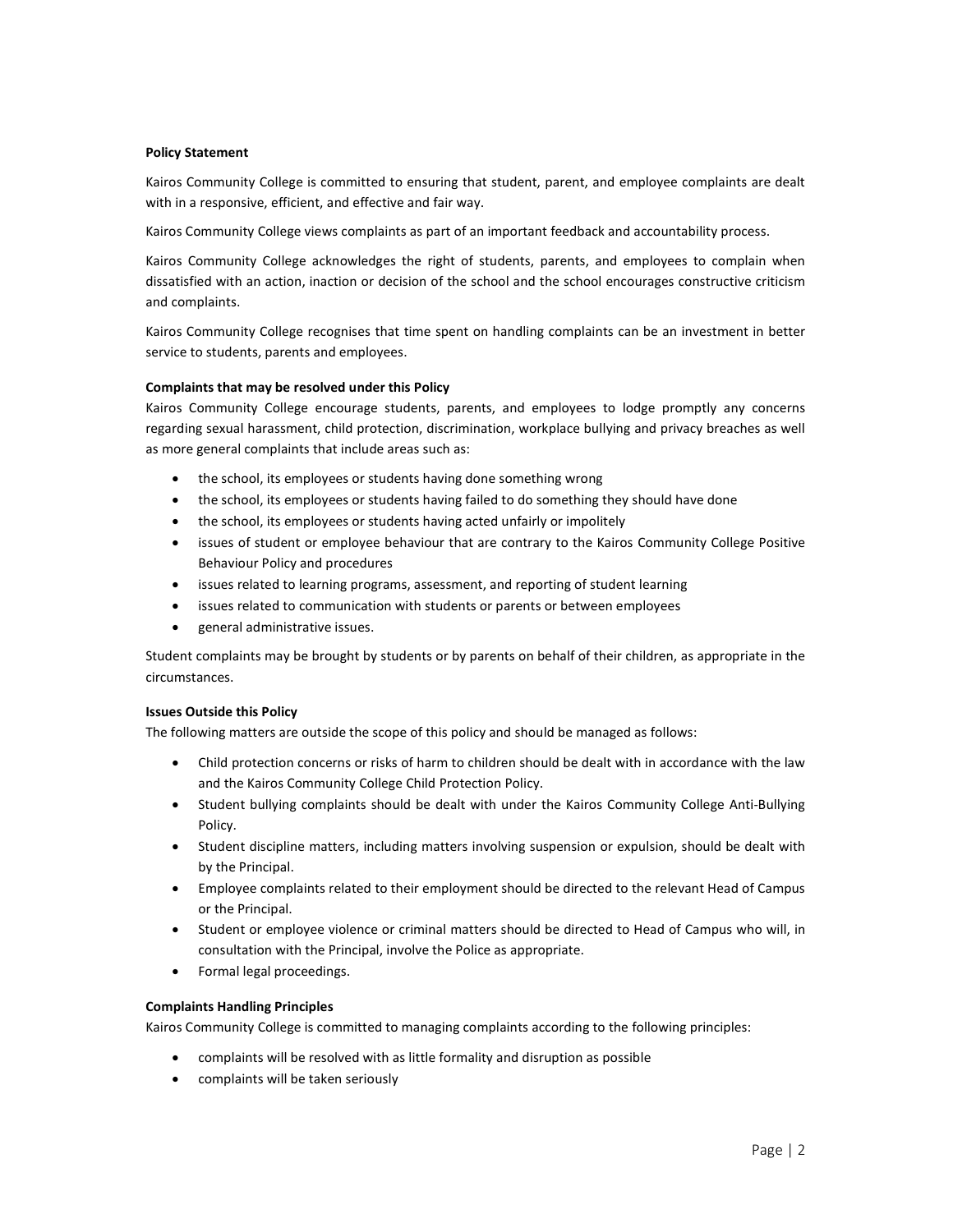- anonymous complaints will be treated on their merits. Complaints will be dealt with fairly and objectively and in a timely manner
- Kairos Community College will determine the appropriate person to deal with the complaint in the first instance. Complaints should be resolved with as little formality and disputation as possible
- mediation, negotiation, and informal resolution are optional alternatives
- procedural fairness will be ensured wherever practicable, including the right of interested parties to the complaint to be heard
- confidentiality and privacy will be maintained as much as possible
- all parties to the complaints will be appropriately supported
- Kairos Community College will give reasonable progress updates
- appropriate remedies will be offered and implemented
- provide a review pathway for parties to the complaint if warranted
- complainants, respondents, and people associated with them will not be victimised as a result of lodging the complaints and they will not suffer any other reprisals
- the school will keep records of complaints
- the school's insurer will be informed if a complaint could be connected to an insured risk.

#### **Responsibilities**

#### **School**

The school has the following role and responsibilities:

- develop, implement, promote, and act in accordance with the Kairos Community College Complaints Handling Policy and procedures
- appropriately communicate the Kairos Community College Complaints Handling Policy and procedures to students, parents, and employees
- ensure that the Complaints Handling procedure is readily accessible by staff, students and parents
- upon receipt of a complaint, manage the complaint in accordance with the Complaints Handling procedure
- ensure that appropriate support is provided to all parties to a complaint
- take appropriate action to prevent victimisation or action in reprisal against the complainant, respondent or any person associated with them
- appropriately implement remedies
- appropriately train relevant employees
- keep records in accordance with relevant National Privacy Principles. The Principal has responsibility for keeping a copy of all Complaints Forms, notes from meetings or investigations relating to a complaint in a confidential and secure location.
- conduct a review/audit of the Complaints Register from time to time
- monitor and report to the governing body on complaints
- report to the school's insurer when that is relevant
- refer to the school's governing body immediately any claim for legal redress.

# All Parties to a Dispute

The complainant and respondent both have the following role and responsibilities:

- apply and comply with the Kairos Community College Complaints Handling Policy and procedures
- lodge the complaint as soon as possible after the issue arises
- expect that the complaint will be dealt with fairly and objectively; in a timely manner; with procedural fairness wherever practicable; that confidentiality and privacy will be maintained as much as possible
- provide complete and factual information in a timely manner